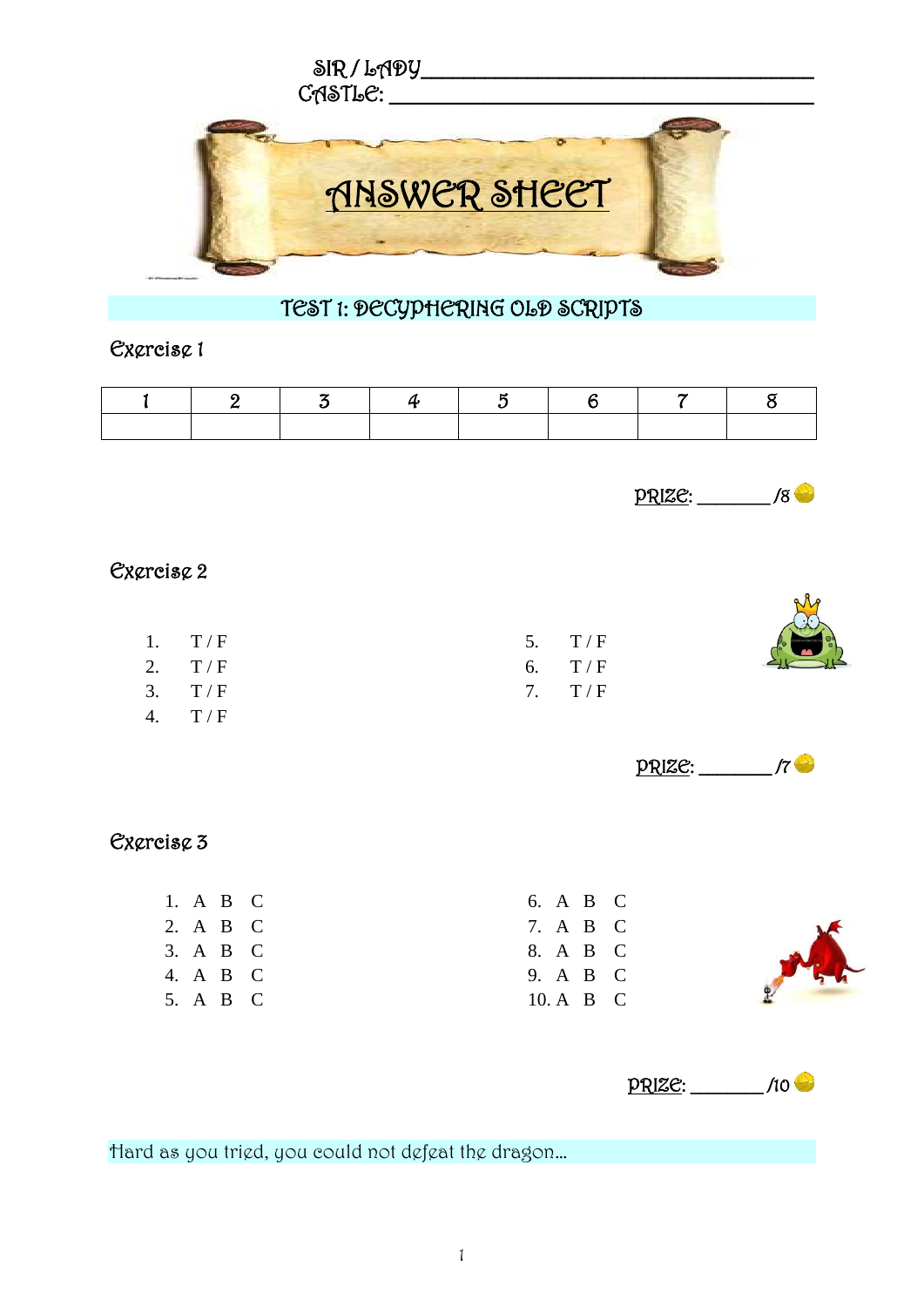$\delta$ R / LADY  $C$ ASTL $C$ :  $C$ 

### TEST 2: HE WHO LIVES BY THE (S)WORD SHALL DIE BY THE (S)WORD

#### Exercise 1

|  | 1. A B C D |  |
|--|------------|--|
|  | 2. A B C D |  |
|  | 3. A B C D |  |
|  | 4. A B C D |  |
|  | 5. A B C D |  |

|  | 6. A B C D  |  |
|--|-------------|--|
|  | 7. A B C D  |  |
|  | 8. A B C D  |  |
|  | 9. A B C D  |  |
|  | 10. A B C D |  |





### Exercise 2



PRIZE: \_\_\_\_\_\_\_\_ /15

...and the wizard turned the princess into a frog. Let us see how well you perform in the next test.

You teamed up with the dragon, and kept the treasures. The wizard turned a monk into a prince, who kissed the frog and got his princess. They got married and lived happily ever after.